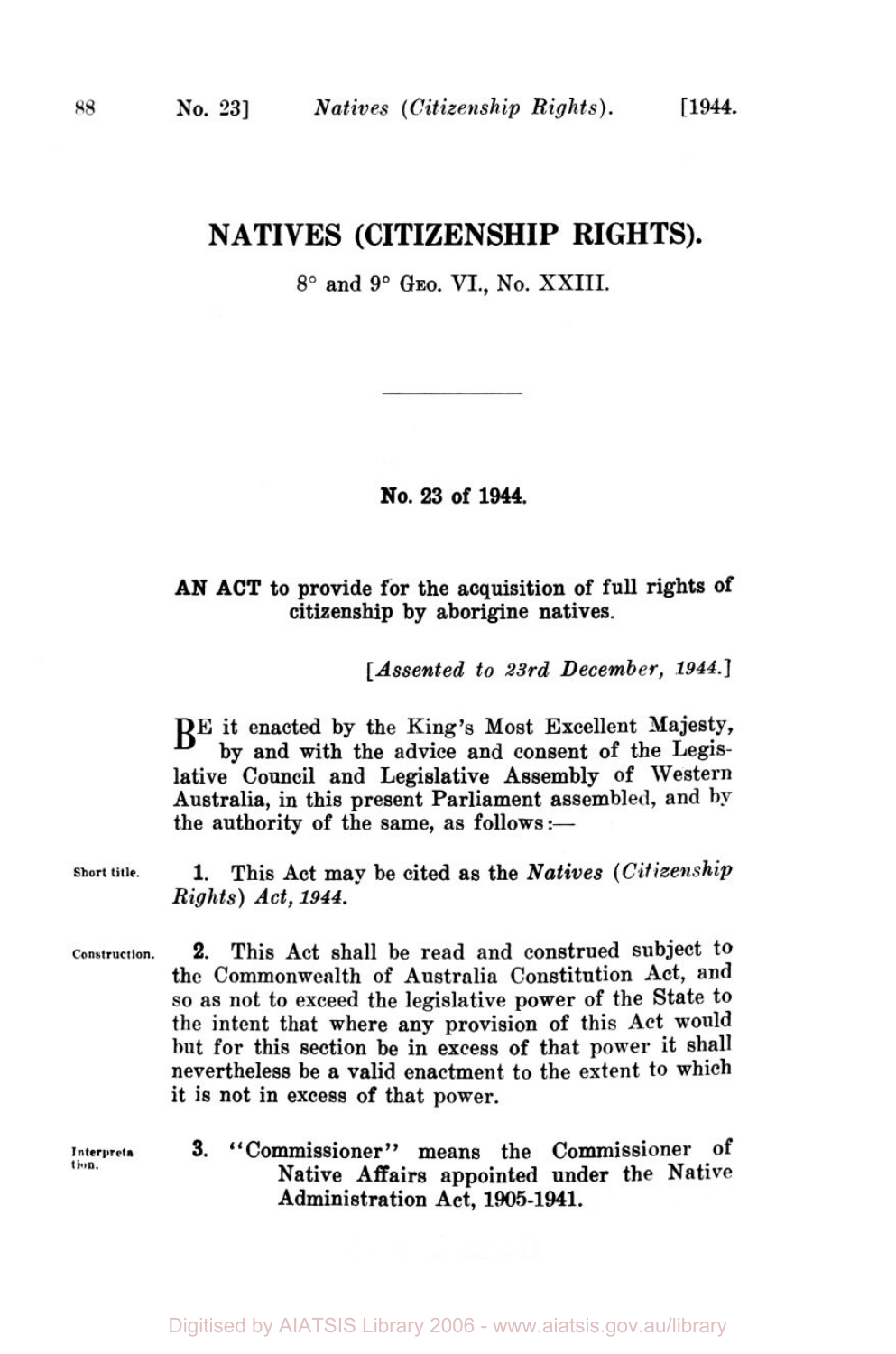"Holder" means the person to whom a Certificate of Citizenship has been granted under this Act.

**4.** (1) Any adult person who is a native within the Adult natives meaning of the Native Administration Act, 1905-1941, application a resident or stipendiary magistrate or Government **Citizenship.**  Resident in the magisterial district in which he resides. may make application for a Certificate of Citizenship to trate for a

**(2)** Such application shall be in the prescribed form supported by a statutory declaration signed by the applicant to the effect that he wishes to become a citizen of the State, that for the two years prior to the date of the application he has dissolved tribal and native association except with respect to lineal descendants or native relations of the first degree, and-

- (a) that he has served in the Naval, Military or Air Force of the Commonwealth and has received or is entitled to receive an honourable discharge; **or**
- (b) that he is otherwise a fit and proper person to obtain a Certificate of Citizenship.

**(3)** Every application shall be accompanied by two recent written references from reputable citizens certify**ing** as to the good character and industrious habits of the applicant.

**5.** (1) Before granting any application brought Evidence to der the provisions of the preceding section, the magisunder the provisions of the preceding section, the magistrate shall be satisfied that-

**of an application under this** 

- (a) for the two years immediately prior the appli- **Act.**  cant has adopted the manner and habits of civilised life ;
- (b) the full rights of citizenship are desirable for and likely **to** be conducive to the welfare of the applicant ;
- **(c)** the applicant is able to speak and understand the English language ;
- **(d)** the applicant is not suffering from active leprosy, syphilis, granuloma or yaws ;
- (e) the applicant is of industrious habits and is of good behaviour and reputation ;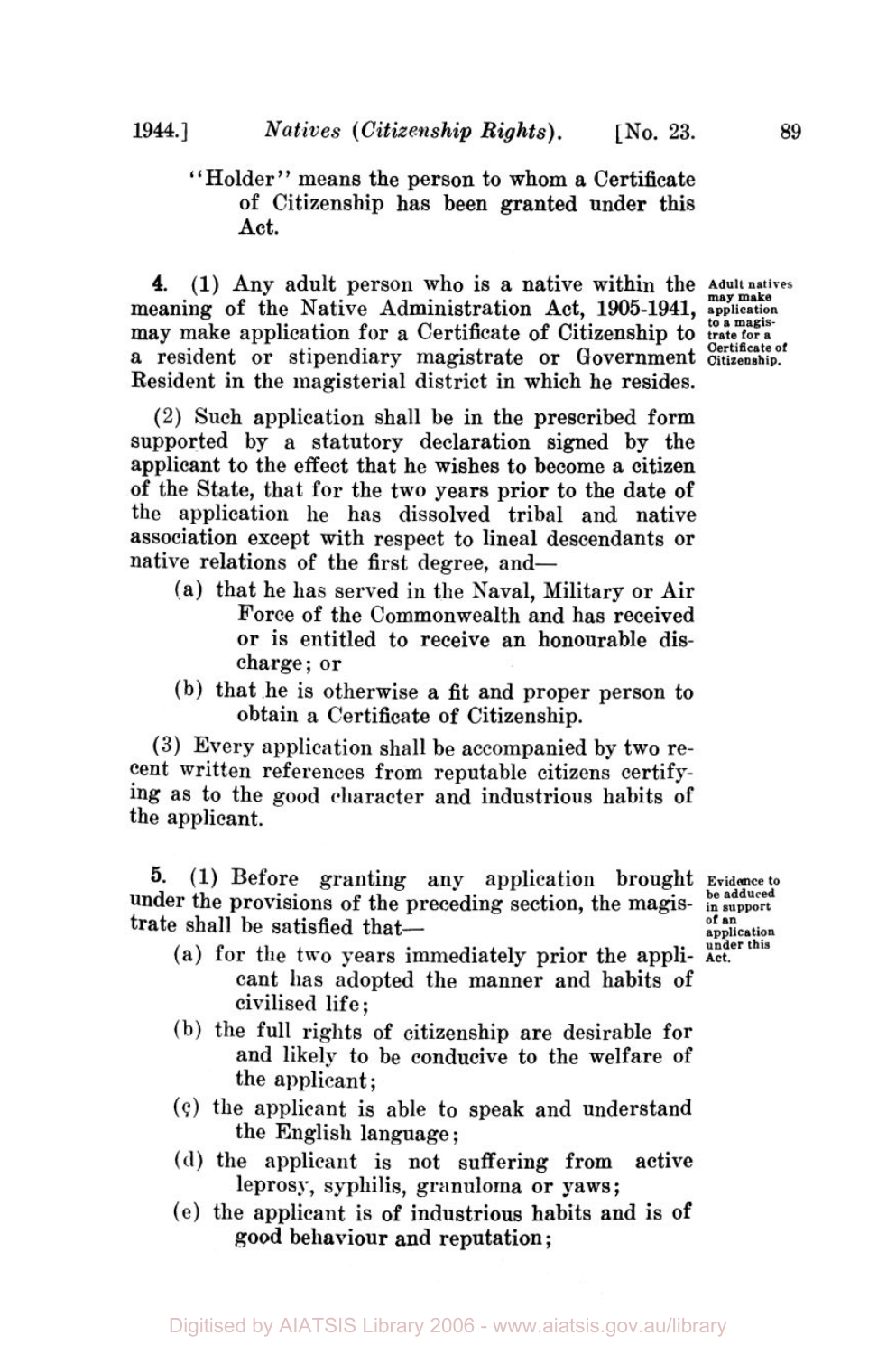**(f)** the applicant is reasonably capable of managing his own affairs.

The decision of a magistrate upon any such application shall be final.

**(2)** The Commissioner shall receive notice of any pending application and shall be entitled to appear or to be represented by counsel or agent to support **or**  oppose the application.

The applicant shall be entitled to representation by counsel or agent.

**(3)** At the hearing of the application, whether or not the Commissioner appears in support or opposition, the magistrate may direct the production of all relevant papers and other documentary evidence and **may** call for such reports and order the summoning of such witnesses as he may consider necessary.

If the Commissioner appears he may be granted an adjournment not exceeding two months within which to make all necessary enquiries.

**(4)** If a magistrate grants an application he shall thereupon issue under his hand a Certificate of Citizenship in the prescribed form. Such certificate shall have afixed thereto a photographic likeness of the applicant in the manner of a passport.

**6.** Notwithstanding the provisions of the Native Administration Act, **1905-1941, or** any other Act the holder **of** a Certificate of Citizenship shall be deemed to be no longer a native or aborigine and shall have all the rights, privileges and immunities and shall be subject to the duties and liabilities of a natural born or naturalised subject of His Majesty.

Nothing herein contained shall deprive the holder **of**  the right to property or benefit accrued prior to the granting **of** the application, or of any property which would accrue to or devolve **on** him if a Certificate **of**  Citizenship had not been granted.

**7. (1)** Upon complaint of the Commissioner of Native Affairs or any other person, a magistrate may suspend or cancel **a** Certificate **of** Citizenship if he is satisfied that the holder-

(a) is not adopting the manner and habits **of** civilised life; **or** 

**Holder of a Certificate of Citizenship to acquire full citizenship rights.**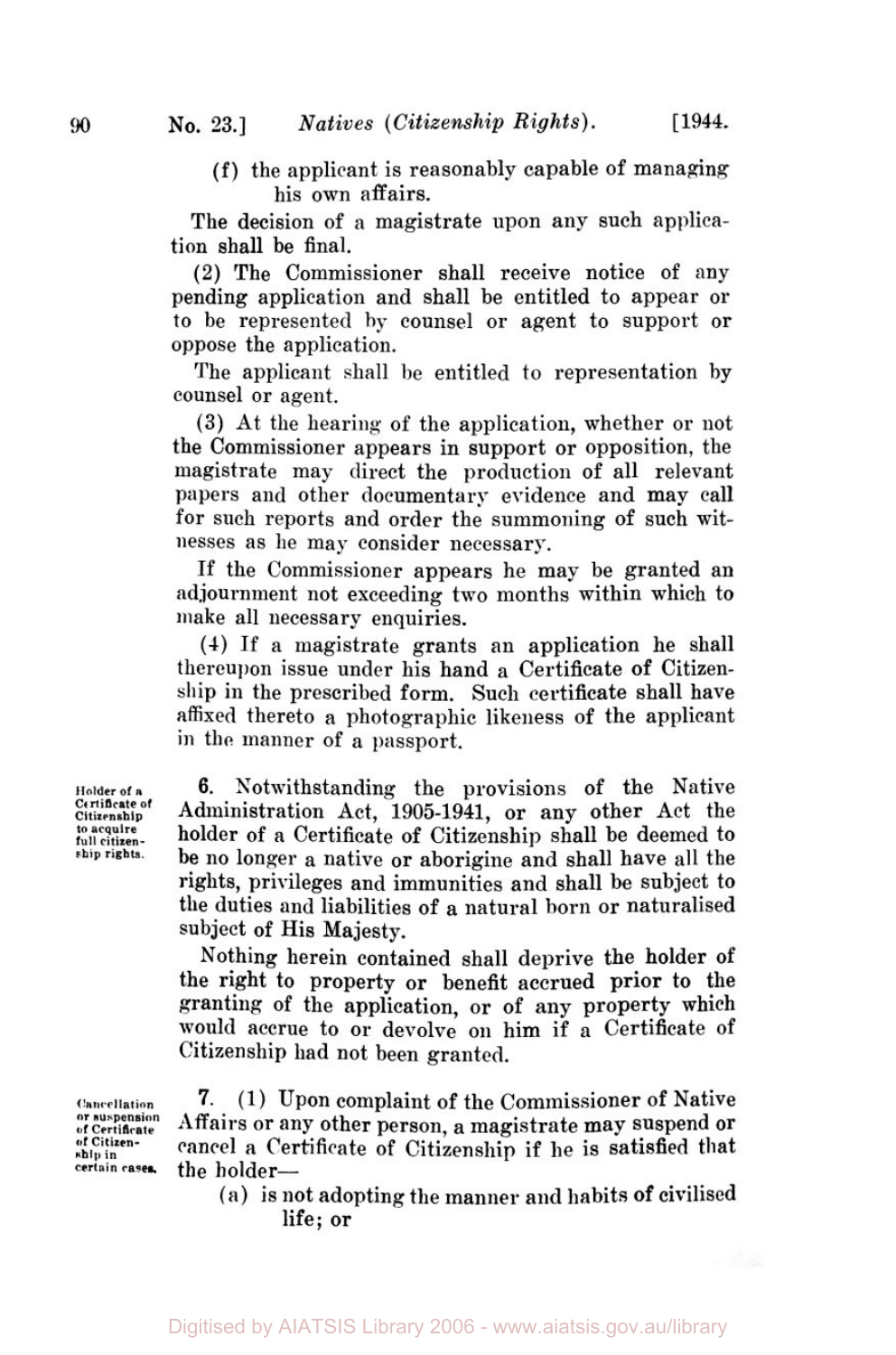- 
- (b) has been twice convicted of any offence under the Native Administration Act, **1905-1941,** or of habitual drunkenness ; or
- (e) has contracted leprosy, syphilis, granuloma or yaws.

(2) Upon suspension or cancellation of a Certificate of Citizenship the person concerned shall lose the full rights of citizenship conferred by such Certificate and shall be deemed to be a native or aborigine for all the purposes **of** the Native Administration Act, **1905-1941,** or any other Act.

**(3) A** Certificate **of** Citizenship may be suspended for **a** fixed term or for an indefinite period subject to the right of the native to prove to a magistrate that his conduct and character justify **a** renewal of the Certificate.

8. No penalty exceeding Twenty-five Pounds shall be Penalties. imposed for any breach of the Act **or** regulations.

**9.** (1) The Governor may make regulations, not **Regulations.**  inconsistent with this Act, prescribing all matters which by this Act are required or permitted to be prescribed or which are necessary or convenient to be prescribed for carrying out or giving effect to this Act.

**(2)** In particular and without prejudice to the generality of subsection **(1)** of this section, the regulations may-

- **(a)** prescribe the manner and form of applications for Certificates of Citizenship and the particulars to be furnished in support of such applications ;
- (b) prescribe a form of certificate of Citizenship to be issued to successful applicants;
- (e) prescribe penalties not exceeding Twenty-five Pounds for any fraud in connection with an application for **a** Certificate **of** Citizenship or with respect to any Certificate of Citizenship when issued, or for any other offence against the regulations ;
- (d) prescribe the procedure to be followed upon application or complaint to a magistrate.